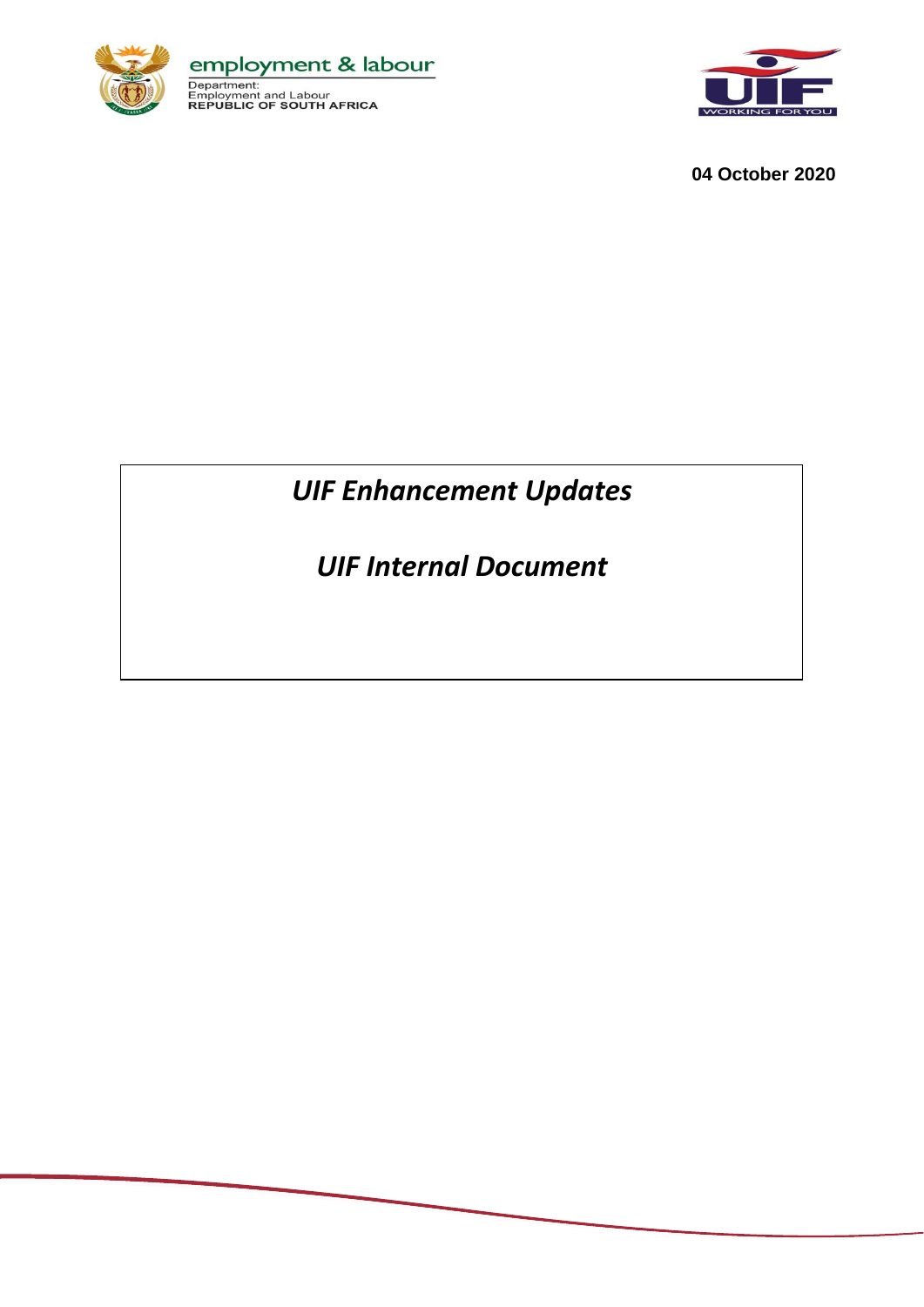



# **Temporary Employer Relief Scheme Application for COVID-19.**

- Currently, individual's applicants without a UIF Reference Number are rejected as that is illegal. A change is required to make the UIF Reference Number a non mandatory field.
- Previously, only one period "27 March 30 April" for application was captured to apply for TERS and now extra three application periods needs to be added.

#### **Commercial Employer**

It was agreed that to fix a legal matter on individual's applications that are not employers, but need to apply for TERS.

**Commercial Employer -** UIF reference number is Mandatory

| labour<br>Department:<br>Labour         | <b>REPUBLIC OF SOUTH AFRICA</b>                                                                                                                              |
|-----------------------------------------|--------------------------------------------------------------------------------------------------------------------------------------------------------------|
| <b>X</b> Home                           | Logged in as:<br>$\mathbf{1}$ G<br>8510250147089<br>2020-10-04                                                                                               |
| Getting Started                         | Temporary Employer Relief Scheme Application for COVID-19.                                                                                                   |
| h Manage Profile<br>$\checkmark$        | <b>Before You Start</b><br><b>Terms and Conditions</b><br><b>Capture Covid Relief Details</b><br>Capture Employer<br>Capture Banking Details<br>Confirmation |
| $\checkmark$<br>$\equiv$ Registrations  |                                                                                                                                                              |
| <b>Declarations Manager</b>             | Copy of ID Document<br>The following documents are required:<br>Proof of Bank Account                                                                        |
| Benefit Application and Payments<br>Q   | Fmployee Declaration                                                                                                                                         |
| Apply for Benefits                      | Please download and have your employer<br><b>Download Employee Declaration PDF</b><br>complete the employee declaration. The                                 |
| Continuation of Benefits                | declaration is required to complete this process. *                                                                                                          |
| View Application History                | $>$ Next                                                                                                                                                     |
| Notice of Appeal                        |                                                                                                                                                              |
| ● COVID-19 TERS Benefit<br>$\checkmark$ |                                                                                                                                                              |
| <b>自 Apply</b>                          |                                                                                                                                                              |

- 1. Click on Benefit Application and Payments
- 2. Select COVID -19 TERS Benefit and Apply
- 3. Download Employee Declaration Form and select Next
- 4. Read and Accept Terms and Conditions, select Next
- 5. Select Employer Type
- 6. The user selects Commercial Employer in this instance
- 7. Enter Company Name and UIF Reference Number (**MANDATORY**).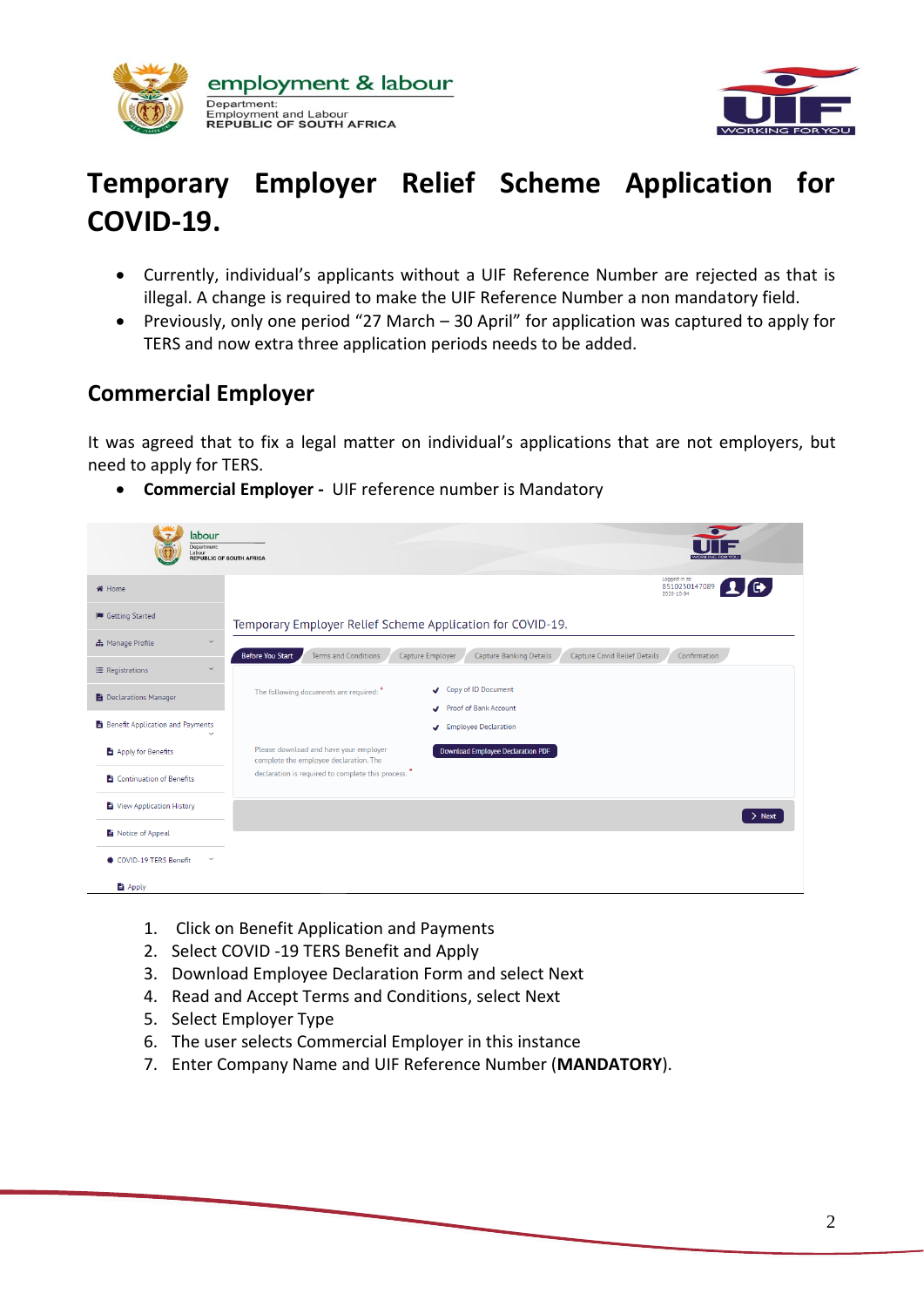

The user selects Commercial Employer and is required to enter the UIF Reference Number (**MANDATORY**).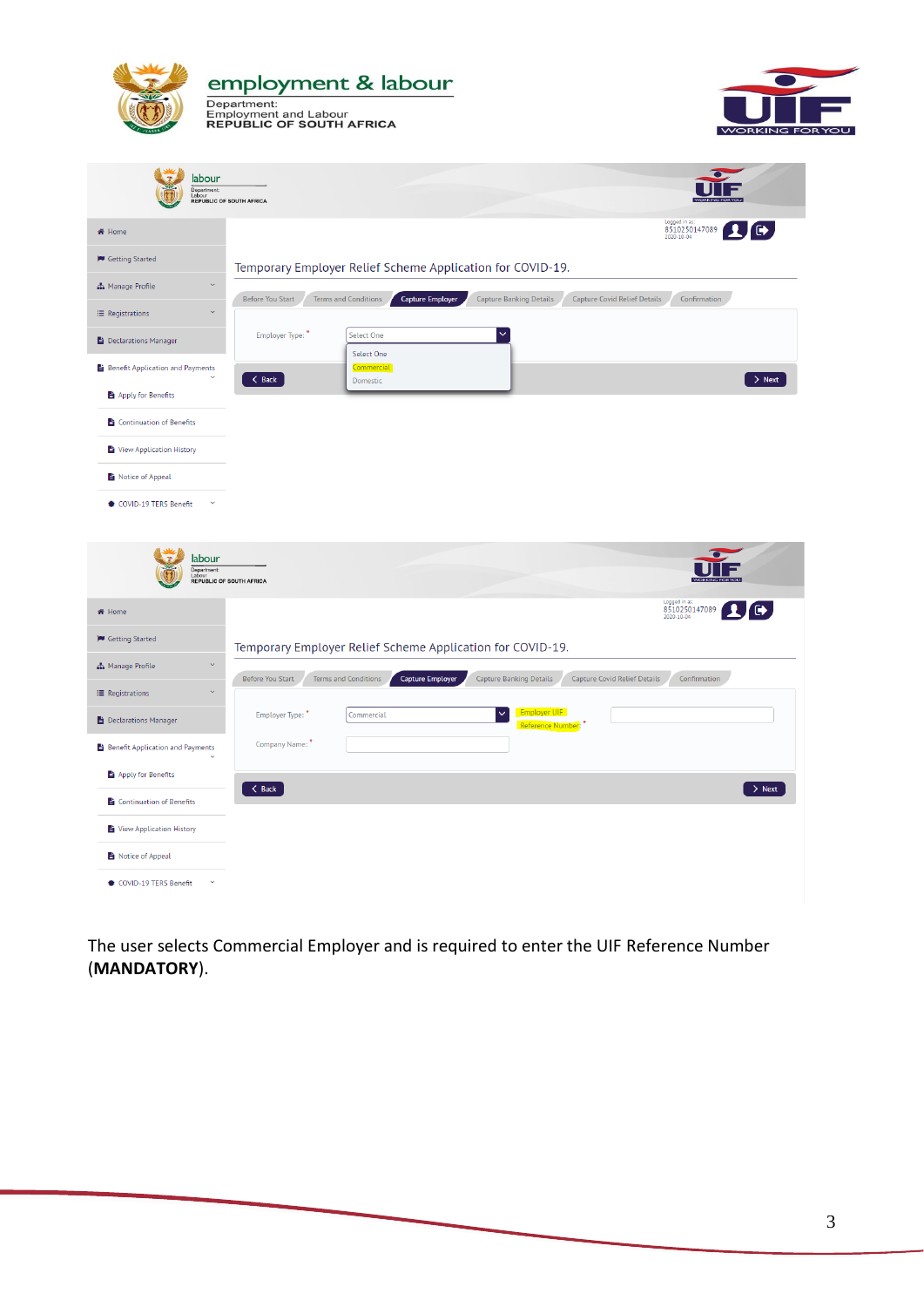



## **Domestic Employer**

**Domestic Employer -** UIF reference number is not Mandatory

| labour<br>Department:<br>Labour<br><b>REPUBLIC OF SOUTH AFRICA</b> |                                                                                                                                                                     |  |
|--------------------------------------------------------------------|---------------------------------------------------------------------------------------------------------------------------------------------------------------------|--|
| <br><b>We Home</b>                                                 | Logged in as:<br>8510250147089<br>$\bullet$<br>2020-10-05                                                                                                           |  |
| Getting Started                                                    | Temporary Employer Relief Scheme Application for COVID-19.                                                                                                          |  |
| $\ddot{\phantom{1}}$<br>h Manage Profile                           | <b>Before You Start</b><br><b>Terms and Conditions</b><br><b>Capture Employer</b><br>Capture Banking Details<br><b>Capture Covid Relief Details</b><br>Confirmation |  |
| E Registrations                                                    |                                                                                                                                                                     |  |
| <b>E</b> Declarations Manager                                      | $\checkmark$<br>Employer Type:<br>Select One<br>Select One                                                                                                          |  |
| Benefit Application and Payments                                   | Commercial<br>$\langle$ Back<br>$>$ Next<br>Domestic                                                                                                                |  |
| Apply for Benefits                                                 |                                                                                                                                                                     |  |
| Continuation of Benefits                                           |                                                                                                                                                                     |  |
| View Application History                                           |                                                                                                                                                                     |  |
| Notice of Appeal                                                   |                                                                                                                                                                     |  |
| <b>● COVID-19 TERS Benefit</b>                                     |                                                                                                                                                                     |  |
| labour<br>Department:<br>Labour<br>REPUBLIC OF SOUTH AFRICA        |                                                                                                                                                                     |  |
| <br><b>We Home</b>                                                 | Logged in as:<br>$\bullet$<br>8510250147089                                                                                                                         |  |
| Getting Started                                                    | Temporary Employer Relief Scheme Application for COVID-19.                                                                                                          |  |
| h Manage Profile                                                   | <b>Before You Start</b><br>Terms and Conditions<br><b>Capture Employer</b><br><b>Capture Banking Details</b><br><b>Capture Covid Relief Details</b><br>Confirmation |  |
| $\ddot{\mathbf{v}}$<br>E Registrations                             |                                                                                                                                                                     |  |
| <b>Declarations Manager</b>                                        | Employer Type:<br>Domestic<br>$\checkmark$<br>Employer First Name:<br><b>Employer Mobile</b><br>Employer Surname:                                                   |  |
| Benefit Application and Payments                                   | Number: *                                                                                                                                                           |  |
| Apply for Benefits                                                 | $\langle$ Back<br>$>$ Next                                                                                                                                          |  |
| Continuation of Benefits                                           |                                                                                                                                                                     |  |
| View Application History                                           |                                                                                                                                                                     |  |
| Notice of Appeal                                                   |                                                                                                                                                                     |  |
| COVID-19 TERS Benefit                                              |                                                                                                                                                                     |  |

- 1. Click on Benefit Application and Payments
- 2. Select COVID -19 TERS Benefit and Apply
- 3. Download Employee Declaration Form and select Next
- 4. Read and Accept Terms and Conditions, select Next
- 5. Select Employer Type
- 6. Enter Employer First Name, Employer Surname and Employer Mobile Number

The user selects Domestic Employer and is not required to enter the UIF Reference Number (**NOT MANDATORY**).